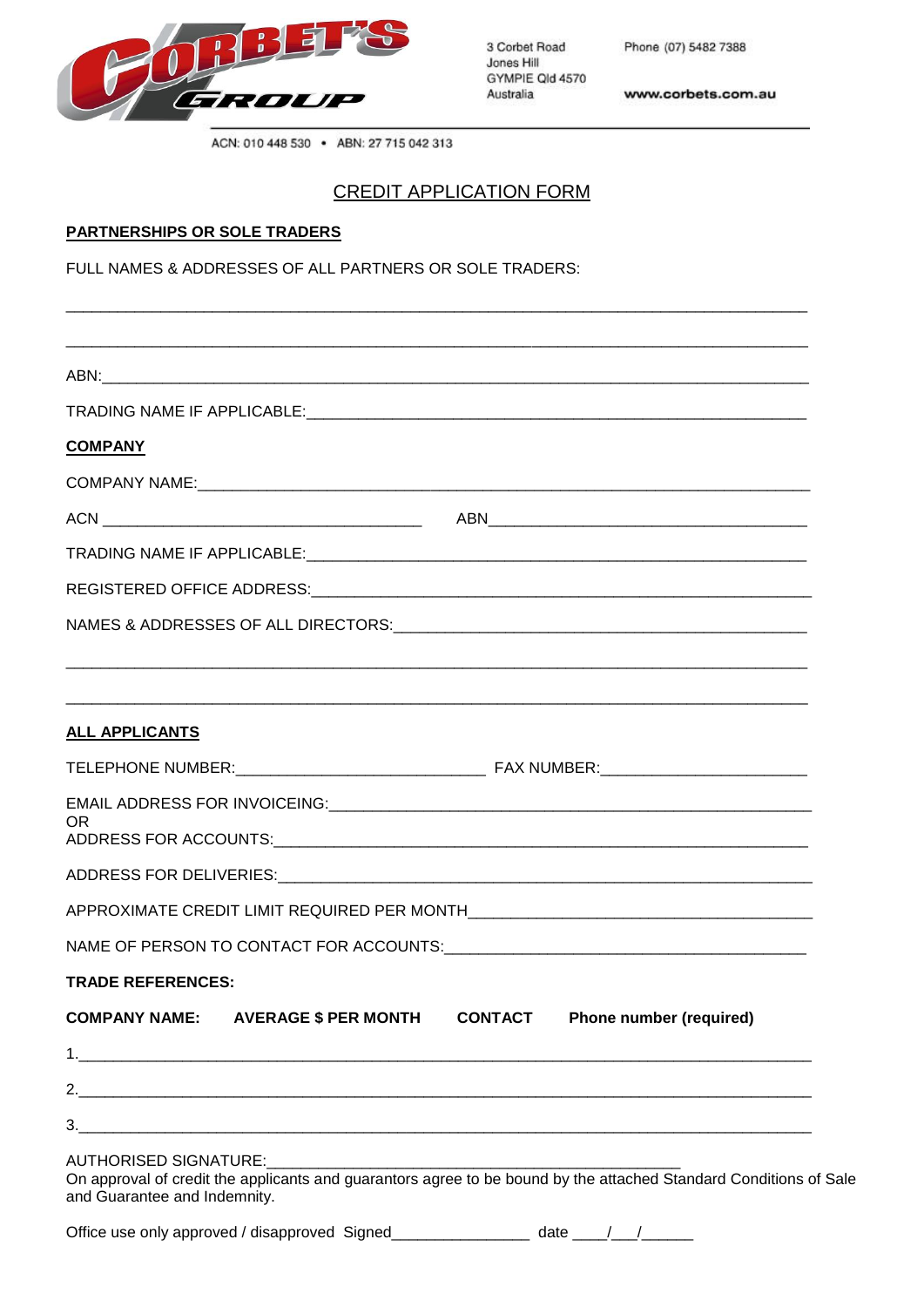### **STANDARD CONDITIONS OF SALE**

- 1. References in these Standard Condition of Sale and Guarantee and Indemnity to 'Corbet's Group', are references to Emberwell Pty Ltd as trustee for the Tebroc Unit Trust trading as Corbet's Group'.
- 2. References to 'the applicant', are references to the applicant described in the Credit Application Form.
- 3. Approval for credit will be issued in writing to the applicant. Corbet's Group reserve the right, at any time and without giving a reason, to withdraw 'approved account' status.
- 4. The applicant must remit payment to Corbet's Group for all goods supplied within 30 days of invoice date. The applicant must pay Goods and Services Tax payable in relation to the supply of those goods at the same time.
- 5. Failure to remit payment within 30 days, the applicants credit status will automatically be revoked until outstanding payments are received.
- 6. The applicant agrees to pay any costs and expenses incurred, including solicitors costs on a full indemnity basis, in connection with the recovery or attempted recovery of any money owed to Corbet's Group.
- 7. Corbet's Group will charge interest at the rate of 2% monthly on overdue accounts. Interest accrues daily until outstanding amounts and interest accrued is paid in full.
- 8. Corbet's Group are not liable for any delay in delivery, or any non-delivery that results from any cause beyond our control, including but not limited to, our suppliers not being able to supply products.
- 9. The applicant authorises Corbet's Group to obtain credit information from and to give credit information to credit reporting agencies and to use credit information to the extent permitted by the provisions of the Privacy Act (where applicable). The applicant acknowledges that such information may include personal credit information regarding the applicant to the extent such information is relevant to assessing this application and monitoring the ongoing provision of credit.
- 10. The applicant agrees with Corbet's Group as a condition of Corbet's Group selling goods to the applicant on credit that the applicant will not own the goods until it has paid Corbet's Group all monies owed by the applicant to Corbet's Group, both for the particular goods and for any other account, even though Corbet's Group has already delivered the goods to the applicant.

### **GUARANTEE & INDEMNITY**

- 11. Each person designated in the signing section of this document as a Guarantor ("Guarantor") has requested Corbet's Group to supply or to continue to supply goods and/or services to …..…………………………………………………………….(Applicant), and Corbet's Group does so in consideration of this guarantee and indemnity.
- 12. Each Guarantor separately guarantees to Corbet's Group prompt performance of all of the applicants obligation to pay for all goods and/or services rendered. Corbet's Group may instigate legal action against the Guarantor for any monies owed by the applicant as a liquidated debt (including interest under clause 7 of the Standard Conditions of Sale).
- 13. In addition to the Guarantors liability under paragraph 12, each Guarantor indemnifies Corbet's Group against loss suffered by it in connection with Corbet's Group supply of goods or services to the applicant.
- 14. The Guarantors liability under paragraphs 12 and 13 is not affected by:
	- I. An absolute or partial release of the Applicant or any Guarantor or a compromise with the Applicant and/or Guarantor;
	- II. Variation or termination of the supply agreement;
	- III. The fact that the supply agreement is wholly or partially void, voidable or unenforceable;
	- IV. Non-execution of this guarantee and indemnity by one or more of the persons named as Guarantor or the unenforceability of the guarantee or indemnity against one or more of the Guarantors;
	- V. The fact that a demand to the Guarantors has not been made.
- 15. The liability of any Guarantor is not discharged by a payment to Corbet's Group which is later avoided by law. If this happens, Corbet's Group and the applicant and the Guarantor will be restored to their respective rights and obligations as if the payment had not been made.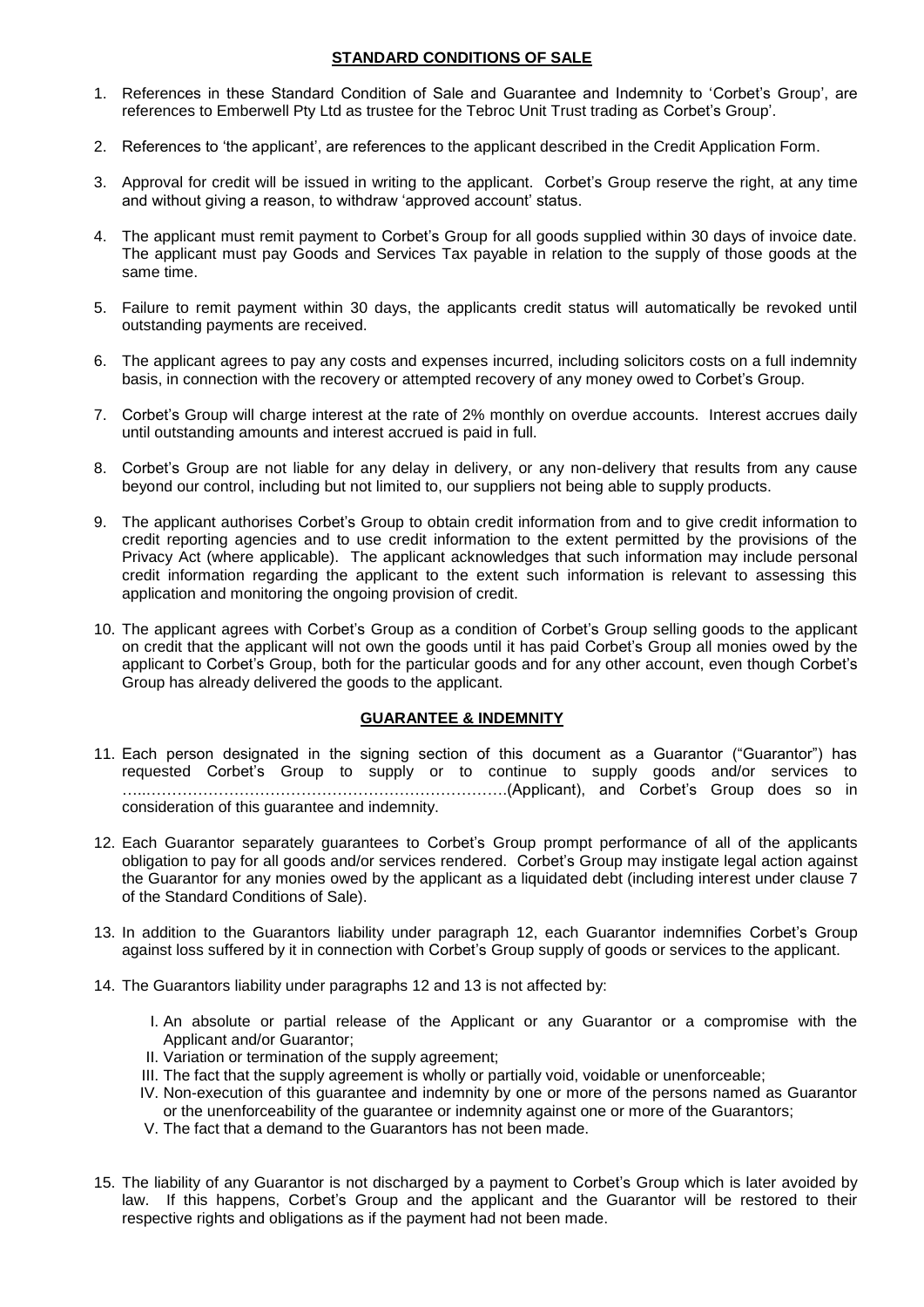16. Until Corbet's Group has received all money payable to it by the applicant.

I.No Guarantor may prove or claim in any liquidation, bankruptcy, composition arrangement or assignment for the benefit of creditors; and

- II.Each Guarantor must hold any claim it has and any dividend it receives on trust for Corbet's Group
- 17. Corbet's Group may, at any time, at its discretion and without notice to the Guarantor, refuse further credit or supply of goods or services to the applicant, without affecting the Guarantors liability to Corbet's Group under this guarantee and indemnity.
- 18. Each Guarantor acknowledges and agrees that Corbet's Group may act as though he or she was the principal debtor, and therefore waives any rights as surety that may be inconsistent with any of the other terms of this guarantee and indemnity.

#### **SIGNATURE OF SOLETRADERS / PARTNERSHIP**

| Dated thisday of 20                                                            |  |                                  | Dated thisday of 20         |  |
|--------------------------------------------------------------------------------|--|----------------------------------|-----------------------------|--|
|                                                                                |  |                                  |                             |  |
|                                                                                |  |                                  |                             |  |
|                                                                                |  |                                  |                             |  |
|                                                                                |  |                                  |                             |  |
|                                                                                |  |                                  |                             |  |
| <b>SIGNATURE OF COMPANY DIRECTORS</b>                                          |  |                                  |                             |  |
| Dated thisday of 20                                                            |  | Dated thisday of 20              |                             |  |
| <b>Signature - Director</b>                                                    |  |                                  | <b>Signature - Director</b> |  |
| <br><b>Full Name (Print)</b>                                                   |  |                                  | <b>Full Name (Print)</b>    |  |
|                                                                                |  |                                  |                             |  |
| <b>EXECUTED AS A DEED BY</b>                                                   |  |                                  |                             |  |
| THE APPLICANT<br><b>COMPANY</b>                                                |  |                                  |                             |  |
| A.C.N.<br>In accordance with its                                               |  |                                  |                             |  |
| Constitution and pursuant to<br>the provisions of Section 127                  |  |                                  |                             |  |
| of the Corporations Act 2001<br>in the presence of:                            |  | <b>OR</b>                        |                             |  |
|                                                                                |  | Sole Director and Sole Secretary |                             |  |
|                                                                                |  |                                  |                             |  |
| Witness (who warrants that he/she is not a party of this deed or named herein) |  |                                  |                             |  |

\_\_\_\_\_\_\_\_\_\_\_\_\_\_\_\_\_\_\_\_\_\_\_\_\_\_\_\_\_\_\_\_\_\_\_\_\_\_\_\_\_\_\_\_\_\_\_\_\_\_\_\_\_\_\_\_\_\_\_\_\_\_\_\_\_\_\_\_\_\_\_\_\_\_\_\_\_\_\_\_\_\_\_\_

Full name of Witness \_ Full address of Witness \_\_\_\_\_\_\_\_\_\_\_\_\_\_\_\_\_\_\_\_\_\_\_\_\_\_\_\_\_\_\_\_\_\_\_\_\_\_\_\_\_\_\_\_\_\_\_\_\_\_\_\_\_\_\_\_\_\_\_\_\_\_\_\_\_